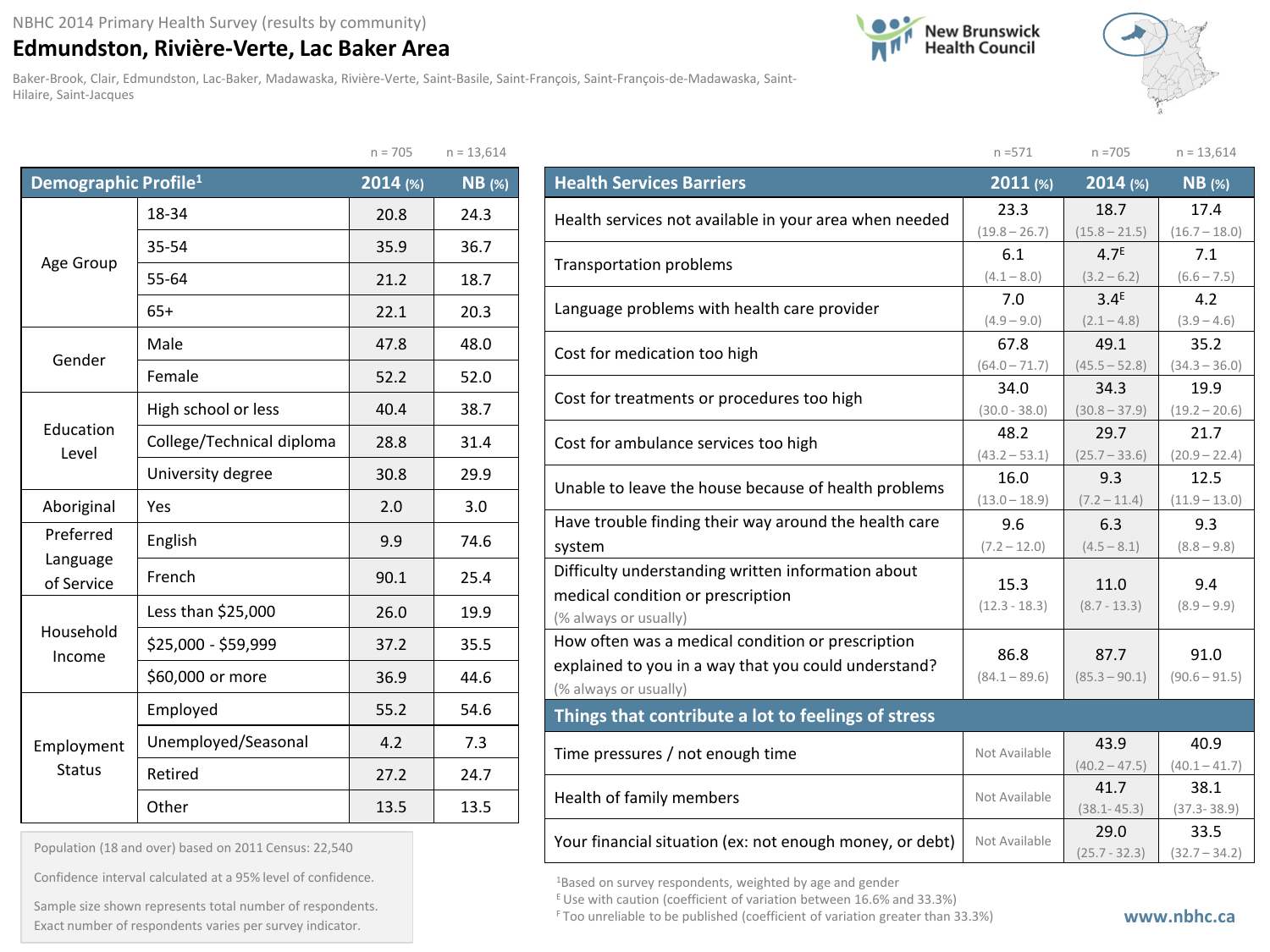## **Edmundston, Rivière-Verte, Lac Baker Area**

 $\uparrow$  = Higher than 2011 results

 $\blacklozenge$  = Lower than 2011 results

 $n = 705$  n = 13,614

 $(60.8 - 62.4)$ 

 $(26.2 - 27.7)$ 

 $(15.8 - 17.0)$ 

 $(16.8 - 18.0)$ 

 $(13.5 - 14.6)$ 

 $(7.9 - 8.8)$ 

 $(14.3 - 15.5)$ 

 $(11.3 - 12.4)$ 

(10.1- 11.2)

 $(7.8 - 8.7)$ 

(2.7- 3.3)

 $(2.2 - 2.8)$ 

(2.7- 3.2)

|                                                    | $n = 571$       | $n = 705$               | $n = 13,614$      |                         |                                                                                                                        | $n = 571$                         | $n = 705$                         | $n = 705$    | $n = 13,61$          |
|----------------------------------------------------|-----------------|-------------------------|-------------------|-------------------------|------------------------------------------------------------------------------------------------------------------------|-----------------------------------|-----------------------------------|--------------|----------------------|
| <b>Health Profile</b>                              | $2011$ (%)      | 2014 (%)                | $NB$ (%)          |                         | <b>Chronic Health</b>                                                                                                  | 2011 (%)                          | $2014$ (%)                        | $2014^2$ (#) | <b>NB</b> (%)        |
| Self-rated Health (% very good or excellent)       | 45.4            | 49.4                    | 50.5              | Conditions <sup>1</sup> |                                                                                                                        |                                   |                                   |              |                      |
|                                                    | $(41.3 - 49.5)$ | $(45.8 - 53.1)$         | $(49.6 - 51.3)$   |                         | One or more chronic                                                                                                    | 55.7                              | 54.6                              |              | 61.6                 |
| Self-rated mental or emotional health              | Not Available   | 69.4                    | 65.4              |                         | health conditions <sup>3</sup>                                                                                         | $(51.6 - 59.8)$                   | $(50.9 - 58.2)$                   | 12,295       | $(60.8 - 62)$        |
| (% very good or excellent)                         |                 | $(66.1 - 72.8)$         | $(64.6 - 66.2)$   |                         |                                                                                                                        | 24.9                              | 27.1                              |              | 27.0                 |
| "My health largely depends on how well I take      | 49.7            | 50.2                    | 55.2              |                         | High blood pressure                                                                                                    | $(21.4 - 28.4)$                   | $(23.8 - 30.3)$                   | 6,098        | $(26.2 - 27)$        |
| care of myself" (% strongly agree)                 | $(45.6 - 53.8)$ | $(46.6 - 53.9)$         | $(54.4 - 56.0)$   |                         | Gastric Reflux (GERD)                                                                                                  | 15.2                              | 14.1                              | 3,189        | 16.4                 |
| Number of prescription medications taken on a      | 17.5            | 18.8                    | 15.2              |                         |                                                                                                                        | $(12.3 - 18.1)$                   | $(11.6 - 16.7)$                   |              | $(15.8 - 17)$        |
| regular basis $3$ (% 6 or more)                    | $(13.8 - 21.2)$ | $(15.0 - 22.5)$         | $(14.5 - 15.9)$   | Arthritis               |                                                                                                                        | 16.7                              | 13.8                              | 3,120        | 17.4                 |
| Discuss regularly with a health professional on    | 36.2            | 29.5                    | 25.4              |                         |                                                                                                                        | $(13.7 - 19.7)$                   | $(11.3 - 16.4)$                   |              | $(16.8 - 18)$        |
| improving health or preventing illness             | $(32.0 - 40.4)$ | $(26.2 - 32.9)$         | $(24.7 - 26.1)$   | Chronic pain            |                                                                                                                        | 18.0                              | $\sqrt{11.5}$                     | 2,589        | 14.0                 |
| (% always or usually)                              |                 |                         |                   |                         |                                                                                                                        | $(14.9 - 21.2)$                   | $(9.2 - 13.8)$                    |              | $(13.5 - 14)$        |
| How long have you been seeing the same family      | 76.6            | ↑ 85.0                  | 73.0              | Heart disease           |                                                                                                                        | 12.3                              | 11.1                              | 2,500        | 8.3                  |
| doctor? (% 5 years or more)                        | $(73.1 - 80.1)$ | $(82.3 - 87.7)$         | $(72.2 - 73.7)$   |                         |                                                                                                                        | $(9.6 - 15.0)$<br>11.2            | $(8.8 - 13.4)$                    |              | $(7.9 - 8.8)$        |
| Are you limited in doing activities because of a   |                 |                         |                   |                         | Depression                                                                                                             |                                   | 10.8                              | 2,431        | 14.9                 |
| physical or mental condition, or a health problem? | Not Available   | 22,1<br>23,6            | $(8.6 - 13.8)$    | $(8.5 - 13.0)$          |                                                                                                                        | $(14.3 - 15.$                     |                                   |              |                      |
| $(%$ yes)                                          |                 | $(18,3 - 29,0)$         | $(21, 4 - 22, 8)$ | Asthma                  |                                                                                                                        | 7.3                               | 9.5                               | 2,151        | 11.8                 |
| <b>Memory loss</b>                                 |                 |                         |                   |                         |                                                                                                                        | $(5.2 - 9.4)$                     | $(7.4 - 11.7)$                    |              | $(11.3 - 12)$        |
|                                                    | Not             | 7.5                     | 9.9               | <b>Diabetes</b>         |                                                                                                                        | 9.5                               | 8.9                               | 2,013        | 10.7                 |
| Someone in household has a memory problem          | Available       | $(5.6 - 9.4)$           | $(9.4 - 10.4)$    |                         |                                                                                                                        | $(7.1 - 11.8)$                    | $(6.9 - 11.0)$                    |              | $(10.1 - 11.$        |
|                                                    | Not             |                         | 3.9               | Cancer                  |                                                                                                                        | 6.0                               | 7.5                               | 1,701        | 8.3                  |
| that interferes with day to day function           | Available       | F                       | $(3.6 - 4.2)$     |                         |                                                                                                                        | $(4.1 - 8.0)$<br>3.0 <sup>E</sup> | $(5.6 - 9.5)$<br>3.3 <sup>E</sup> |              | $(7.8 - 8.7)$<br>3.0 |
| <b>Health Behaviours</b>                           |                 |                         |                   |                         | Emphysema or COPD                                                                                                      | $(1.6 - 4.4)$                     | $(2.0 - 4.6)$                     | 734          | $(2.7 - 3.3)$        |
| Eating fruits and vegetables                       |                 | 51.2                    | 50.4              |                         |                                                                                                                        | 2.7 <sup>E</sup>                  | 2.7 <sup>E</sup>                  |              | 2.5                  |
| (% 5 portions or more a day)                       | Not Available   | $(47.5 - 54.8)$         | $(49.5 - 51.2)$   | Stroke                  |                                                                                                                        | $(1.4 - 4.0)$                     | $(1.5 - 3.9)$                     | 604          | $(2.2 - 2.8)$        |
| Moderate or vigorous physical activity             |                 | 51.4                    | 49.0              |                         | Mood disorder other                                                                                                    | 3.0 <sup>E</sup>                  | 1.8 <sup>E</sup>                  |              | 3.0                  |
| (% at least 2 1/2 hours a week)                    | Not Available   | $(47.7 - 55.0)$         | $(48.1 - 49.8)$   | than depression         |                                                                                                                        | $(1.6 - 4.3)$                     | $(0.9 - 2.8)$                     | 412          | $(2.7 - 3.2)$        |
| Current smoker                                     |                 | 17.1                    | 19.2              |                         |                                                                                                                        |                                   |                                   |              |                      |
| (% daily or occasional)                            | Not Available   | $(14.4 - 19.9)$         | $(18.5 - 19.8)$   |                         | Confidence interval calculated at a 95% level of confidence.                                                           |                                   |                                   |              |                      |
| Unhealthy weight                                   |                 |                         | 30.8              |                         |                                                                                                                        |                                   |                                   |              |                      |
| (% obese)                                          | Not Available   | 33.2<br>$(29.8 - 36.7)$ | $(30.0 - 31.6)$   |                         | Symbols $\uparrow$ and $\downarrow$ indicate a statistically significant difference<br>at the 95% level of confidence. |                                   |                                   |              |                      |
|                                                    |                 |                         |                   |                         |                                                                                                                        |                                   |                                   |              |                      |

Sample size shown represents total number of respondents. Exact number of respondents varies per survey indicator.

<sup>1</sup> Self-reported based on survey respondents

<sup>2</sup> Estimated number of citizens who have the selected chronic health condition

<sup>3</sup> Among the twelve chronic health conditions listed in table located at the right of this page.

E Use with caution (coefficient of variation between 16.6% and 33.3%)

F Too unreliable to be published (coefficient of variation greater than 33.3%)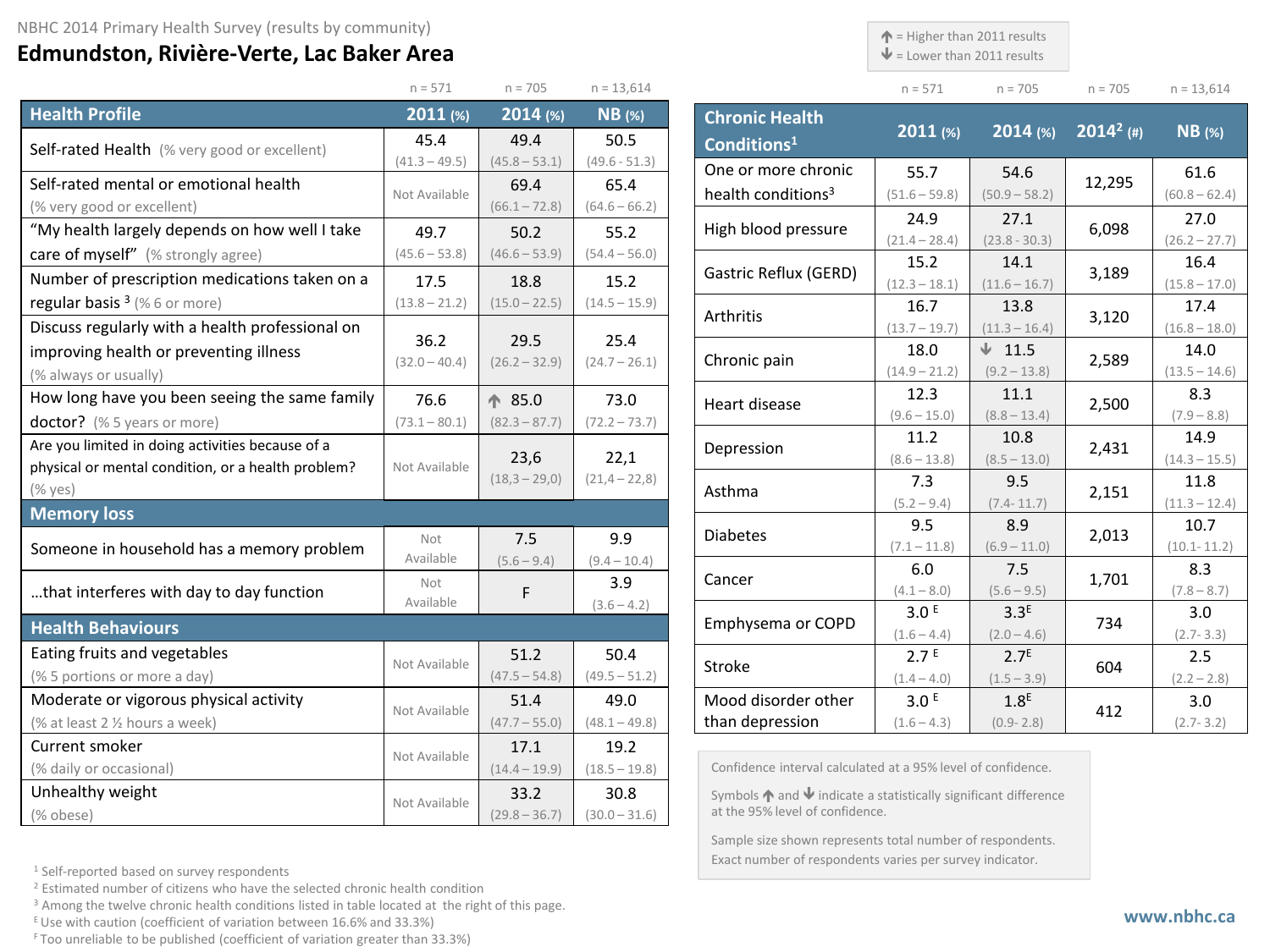|                        |       | NBHC 2014 Primary Health Survey (results by community)<br>Edmundston, Rivière-Verte, Lac Baker Area                                                                                       |                             | $B =$ Better than 2011 results<br>$W =$ Worse than 2011 results |                         |                                  |          |                         |
|------------------------|-------|-------------------------------------------------------------------------------------------------------------------------------------------------------------------------------------------|-----------------------------|-----------------------------------------------------------------|-------------------------|----------------------------------|----------|-------------------------|
|                        |       |                                                                                                                                                                                           |                             |                                                                 | $n = 571$               | $n = 705$                        | 1 to 33  | $n=13,614$              |
|                        |       | <b>Primary Health Indicator</b>                                                                                                                                                           |                             |                                                                 | 2011                    | 2014                             | Rank $2$ | <b>NB</b>               |
|                        |       | <b>Accessibility</b><br>The ability of patients/clients to obtain care/service at the right place and the right time, based on respective needs, in the official language of their choice |                             |                                                                 |                         |                                  |          |                         |
|                        | $A-1$ | Has a personal family doctor (% yes)                                                                                                                                                      |                             |                                                                 | 95.0<br>$(93.2 - 96.8)$ | 93.9<br>$(92.2 - 95.6)$          | 14       | 92.1<br>$(91.7 - 92.5)$ |
|                        | $A-2$ | <b>Calling family doctor's office during regular practice hours</b> (% very easy or somewhat easy)                                                                                        |                             |                                                                 | 81.3<br>$(78.0 - 84.6)$ | <b>B</b> 87.9<br>$(85.4 - 90.4)$ | 5        | 78.3<br>$(77.6 - 79.0)$ |
|                        | $A-3$ | Family doctor has extended office hours (after 5pm or on weekends) (% yes)                                                                                                                |                             |                                                                 |                         | 15.1<br>$(12.4 - 17.8)$          | 15       | 16.2<br>$(15.6 - 16.8)$ |
| Personal Family Doctor | $A-4$ | Family doctor has an after-hour arrangement when office is closed (% yes)                                                                                                                 |                             |                                                                 | 14.3<br>$(11.4 - 17.2)$ | 17.1<br>$(14.2 - 20.0)$          | 13       | 18.2<br>$(17.5 - 18.9)$ |
|                        | $A-5$ |                                                                                                                                                                                           | (% on same day or next day) |                                                                 | 18.9<br>$(15.6 - 22.2)$ | 18.7<br>$(15.6 - 21.8)$          | 30       | 30.1<br>$(29.3 - 30.9)$ |
|                        |       | How quickly appointment can be made with family doctor<br>(% within 5 days)                                                                                                               | 38.7<br>$(34.4 - 42.9)$     | 40.9<br>$(37.0 - 44.8)$                                         | 31                      | 60.3<br>$(59.4 - 61.2)$          |          |                         |
|                        | $A-6$ | Nurse working with family doctor who is regularly involved in health care (% yes)                                                                                                         |                             |                                                                 | 28.3<br>$(24.6 - 32.0)$ | 33.1<br>$(29.5 - 36.7)$          | 9        | 27.5<br>$(26.7 - 28.3)$ |
|                        | $A-7$ | Has access to a <b>primary health team</b> <sup>3</sup> (% yes)                                                                                                                           |                             |                                                                 | 32.2<br>$(28.4 - 36.0)$ | 31.9<br>$(28.5 - 35.3)$          | 12       | 28.5<br>$(27.8 - 29.2)$ |
|                        | $A-8$ | Wait time at the hospital emergency department (% less than 4 hours)                                                                                                                      |                             |                                                                 | 78.5<br>$(73.6 - 83.4)$ | w 63.8<br>$(58.7 - 68.9)$        | 28       | 73.9<br>$(72.7 - 75.1)$ |
|                        | $A-9$ | How often citizens received the health care service they needed in the                                                                                                                    |                             | English $4$                                                     | 71.1<br>$(60.5 - 81.7)$ | 80.4<br>$(70.5 - 90.3)$          |          | 95.2<br>$(94.8 - 95.6)$ |
|                        |       | official language of their choice<br>(% who always received service in language of preference)                                                                                            |                             | French <sup>4</sup>                                             | 92.7<br>$(90.3 - 95.1)$ | w 84.5<br>$(81.6 - 87.4)$        |          | 72.6<br>$(71.0 - 74.2)$ |

 $2$  Indicator rank across 33 communities, from best (1) to worst (33)

<sup>3</sup> Primary health team: Has access to a family doctor and has access to either a nurse practitioner or a nurse or other health professionals at their family doctor's office

<sup>4</sup> Preferred language of service as indicated by respondent in the survey

 $E$  Use with caution (coefficient of variation between 16.7% and 33.3%)

Confidence interval calculated at a 95% level of confidence.

Symbols **B** and **W** indicate a statistically significant difference at the 95% level of confidence.

Sample size shown represents total number of respondents. Exact number of respondents varies per survey indicator.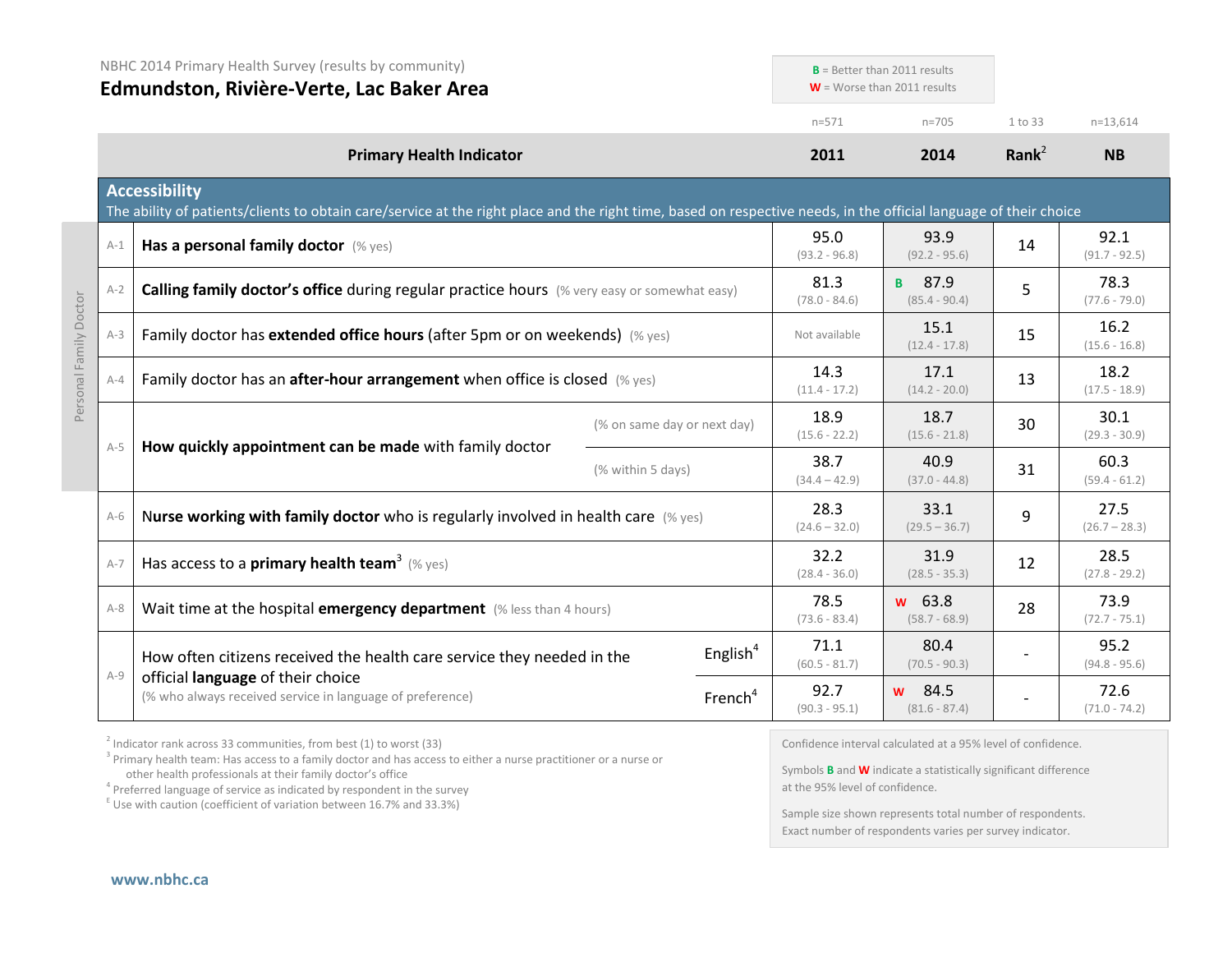|               | NBHC 2014 Primary Health Survey (results by community)<br>Edmundston, Rivière-Verte, Lac Baker Area                                                                                                                   | $B =$ Better than 2011 results<br>$W =$ Worse than 2011 results |                              |                   |                            |
|---------------|-----------------------------------------------------------------------------------------------------------------------------------------------------------------------------------------------------------------------|-----------------------------------------------------------------|------------------------------|-------------------|----------------------------|
|               |                                                                                                                                                                                                                       | $n = 571$                                                       | $n = 705$                    | 1 to 33           | $n=13,614$                 |
|               | <b>Primary Health Indicator</b>                                                                                                                                                                                       | 2011                                                            | 2014                         | Rank <sup>2</sup> | <b>NB</b>                  |
|               | <b>Appropriateness</b><br>Care/service provided is relevant to the patients'/clients' needs and based on established standards                                                                                        |                                                                 |                              |                   |                            |
| $Q-1$         | Adults 65 and over who received their flu shot in the last year $(\%$ yes)                                                                                                                                            | Not available                                                   | 63.6<br>$(55.3 - 71.9)$      | 25                | 70.6<br>$(69.2 - 72.0)$    |
| $Q - 2$       | Adults with one or more of four select chronic health conditions <sup>5</sup> who had<br>measurements for blood pressure in the past 12 months (% yes)                                                                | 85.5<br>$(81.0 - 89.9)$                                         | 87.4<br>$(83.3 - 91.5)$      | 27                | 91.3<br>$(90.6 - 92.0)$    |
| $Q-3$         | Adults with one or more of four select chronic health conditions <sup>5</sup> who had<br><b>measurements for cholesterol</b> in the past 12 months (% yes)                                                            | 83.6<br>$(78.9 - 88.2)$                                         | 73.5<br>$(68.0 - 79.0)$      | 25                | 76.3<br>$(75.2 - 77.4)$    |
| $Q-4$         | Adults with one or more of four select chronic health conditions <sup>5</sup> who had<br>measurements for blood sugar in the past 12 months (% yes)                                                                   | 76.6<br>$(71.3 - 81.9)$                                         | 69.8<br>$(64.1 - 75.5)$      | 25                | 73.9<br>$(72.8 - 75.0)$    |
| $Q-5$         | Adults with one or more of four select chronic health conditions <sup>5</sup> who had<br>measurements for body weight in the past 12 months (% yes)                                                                   | 66.1<br>$(60.1 - 72.0)$                                         | 66.6<br>$(60.8 - 72.4)$      | $\overline{7}$    | 59.3<br>$(58.0 - 60.6)$    |
| $Q-6$         | How often family doctor helps citizens coordinate the care from other health care<br>providers and places (% always)                                                                                                  | 57.9<br>$(52.9 - 63.0)$                                         | 63.7<br>$(58.8 - 68.6)$      | 30                | 70.7<br>$(69.7 - 71.7)$    |
|               | <b>Effectiveness</b>                                                                                                                                                                                                  |                                                                 |                              |                   |                            |
| $Q-7$         | Care/service, intervention or action achieves the desired results<br>Citizens with a chronic health condition <sup>7</sup> who are confident in controlling and managing<br>their health condition (% very confident) | 37.4<br>$(32.6 - 42.2)$                                         | 44.5<br>$(39.7 - 49.3)$      | 9                 | 42.2<br>$(41.2 - 43.2)$    |
| <b>Safety</b> | Potential risks of an intervention or the environment are avoided or minimized                                                                                                                                        |                                                                 |                              |                   |                            |
| $Q - 8$       | Citizens with a chronic health condition <sup>7</sup> who know what each of their prescribed<br>medications do (% strongly agree)                                                                                     | 28.0<br>$(23.3 - 32.7)$                                         | 28.3<br>$(23.5 - 33.1)$      | 29                | 47.7<br>$(46.6 - 48.8)$    |
| $Q - 9$       | Was harmed due to a medical error or mistake as a result of health care services<br>received in the last 12 months (excluding hospital stay) $(\%$ yes)                                                               | $6.7^{6}$<br>$(4.6 - 8.8)$                                      | $4.6^{E,6}$<br>$(3.1 - 6.1)$ |                   | $2.7^{6}$<br>$(2.4 - 3.0)$ |
|               |                                                                                                                                                                                                                       |                                                                 |                              |                   |                            |

 $^2$  Indicator rank across 33 communities, from best (1) to worst (33)<br> $^5$  Self-reported by respondent: Diabetes, heart disease, stroke or high blood pressure

<sup>6</sup> For this type of indicator, a "better" result is achieved when the indicator has a "lower" value

<sup>7</sup> Self-reported by respondent: Arthritis, asthma, cancer, chronic pain, depression, diabetes, emphysema or COPD, gastric reflux (GERD), heart disease, high blood pressure or hypertension, mood disorder other than depression, or stroke E Use with caution (coefficient of variation between 16.7% and 33.3%)

Confidence interval calculated at a 95% level of confidence.

Symbols **B** and **W** indicate a statistically significant difference at the 95% level of confidence.

Sample size shown represents total number of respondents. Exact number of respondents varies per survey indicator.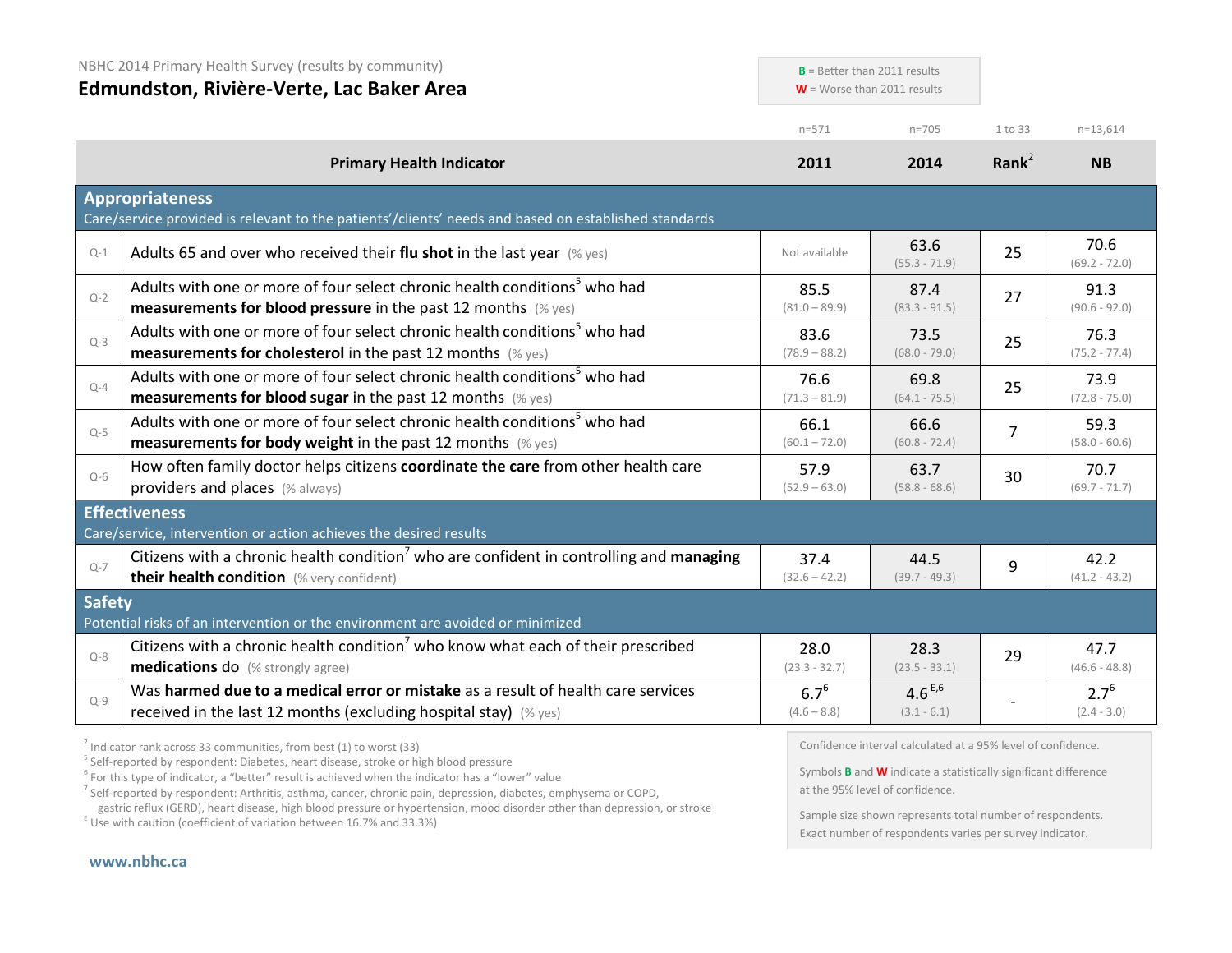NBHC 2014 Primary Health Survey (results by community)

| Edmundston, Rivière-Verte, Lac Baker Area |                                                                                                                            | $D =$ Better trian ZUII results   | $W =$ Worse than 2011 results     |                   |                               |
|-------------------------------------------|----------------------------------------------------------------------------------------------------------------------------|-----------------------------------|-----------------------------------|-------------------|-------------------------------|
|                                           |                                                                                                                            | $n = 571$                         | $n = 705$                         | 1 to 33           | $n=13,614$                    |
|                                           | <b>Primary Health Indicator</b>                                                                                            | 2011                              | 2014                              | Rank <sup>2</sup> | <b>NB</b>                     |
|                                           | <b>Efficiency</b><br>Achieving the desired results with the most cost-effective use of resources                           |                                   |                                   |                   |                               |
| $Q - 10$                                  | Model of care used most often when sick or in need of care from a health professional<br>(% hospital emergency department) | $17.7^{6}$<br>$(14.6 - 20.8)$     | $19.8^{6}$<br>$(16.9 - 22.7)$     | 25                | $11.5^{6}$<br>$(11.0 - 12.0)$ |
| $Q - 11$                                  | Has used Tele-Care or other telephone information lines in the last 12 months $(\%$ yes)                                   | 8.6<br>$(6.3 - 10.9)$             | 8.1<br>$(6.1 - 10.1)$             | 10                | 7.4<br>$(7.0 - 7.8)$          |
|                                           | <b>Use of services</b><br>Using primary health services in the last 12 months                                              |                                   |                                   |                   |                               |
| $U-1$                                     | Visited a personal family doctor (% yes)                                                                                   | 78.6<br>$(75.2 - 82.0)$           | 74.5<br>$(71.3 - 77.7)$           | 29                | 80.3<br>$(79.6 - 81.0)$       |
| $U-2$                                     | Visited a hospital emergency department (% yes)                                                                            | 49.0<br>$(44.9 - 53.1)$           | 49.6<br>$(45.9 - 53.3)$           | 10                | 41.3<br>$(40.5 - 42.1)$       |
| $U-3$                                     | Visited a specialist (% yes)                                                                                               | Not available                     | 53.6<br>$(50.0 - 57.2)$           | 23                | 56.4<br>$(55.6 - 57.2)$       |
| $U - 4$                                   | Visited an after-hours clinic or a walk-in clinic (% yes)                                                                  | 25.8<br>$(22.2 - 29.4)$           | 24.0<br>$(20.9 - 27.1)$           | 10                | 24.3<br>$(23.6 - 25.0)$       |
| $U-5$                                     | Visited an alternative practitioner (% yes)                                                                                | Not available                     | 31.2<br>$(27.8 - 34.6)$           | 6                 | 25.2<br>$(24.5 - 25.9)$       |
| $U-6$                                     | Visited a community health centre (% yes)                                                                                  | 2.3 <sup>E</sup><br>$(1.1 - 3.5)$ | 2.0 <sup>E</sup><br>$(1.0 - 3.0)$ | 32                | 6.9<br>$(6.5 - 7.3)$          |
| $U - 7$                                   | Used ambulance services (% yes)                                                                                            | 5.1 <sup>E</sup><br>$(3.3 - 6.9)$ | 5.7<br>$(4.0 - 7.4)$              | 16                | 5.7<br>$(5.3 - 6.1)$          |
| $U-8$                                     | Visited a nurse practitioner (% yes)                                                                                       | 3.3 <sup>E</sup><br>$(1.8 - 4.8)$ | 6.4<br>$(4.6 - 8.2)$              | 22                | 7.7<br>$(7.3 - 8.1)$          |
| $U-9$                                     | Visited a health professional at a private clinic (% yes)                                                                  | Not available                     | 21.8<br>$(18.8 - 24.8)$           | 20                | 23.7<br>$(23.0 - 24.4)$       |

<sup>2</sup> Indicator rank across 33 communities. Under "efficiency" the rank is from best (1) to worst (33). Under "use of services" the rank is from highest (1) to lowest (33).

<sup>6</sup> For this type of indicator, a "better" result is achieved when the indicator has a "lower" value E Use with caution (coefficient of variation between 16.7% and 33.3%)

Confidence interval calculated at a 95% level of confidence.

**B** Better than 2011 results

Symbols **B** and **W** indicate a statistically significant difference at the 95% level of confidence.

Sample size shown represents total number of respondents. Exact number of respondents varies per survey indicator.